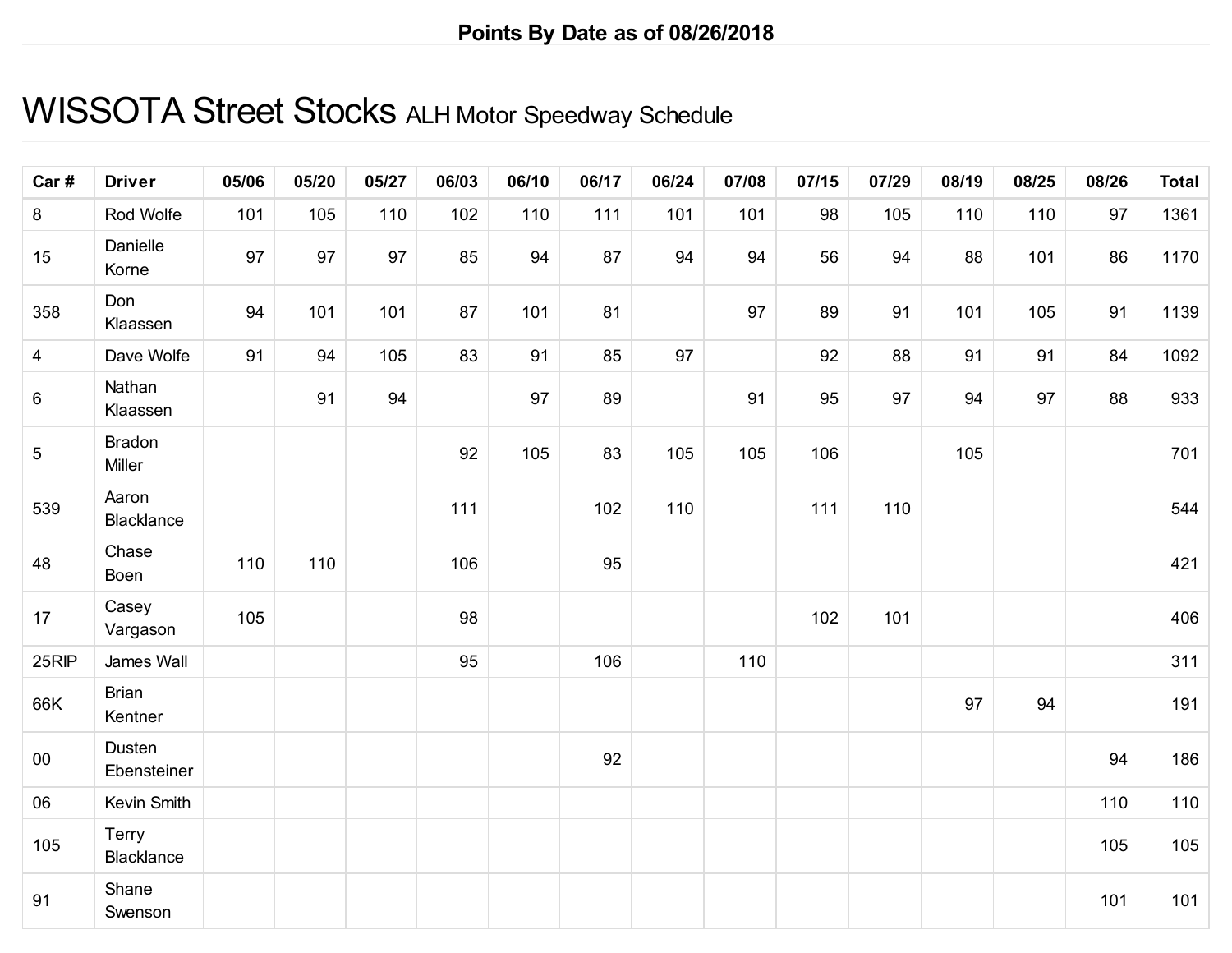| Car#            | <b>Driver</b>            | 05/06 | 05/20 | 05/27 | 06/03 | 06/10 | 06/17 | 06/24 | 07/08 | 07/15 | 07/29 | 08/19 | 08/25 | 08/26 | <b>Total</b> |
|-----------------|--------------------------|-------|-------|-------|-------|-------|-------|-------|-------|-------|-------|-------|-------|-------|--------------|
| 2L              | <b>Art Linert</b>        |       |       |       |       |       | 98    |       |       |       |       |       |       |       | 98           |
| 21J             | <b>Brian</b><br>Johanson |       |       |       | 89    |       |       |       |       |       |       |       |       |       | 89           |
| 18 <sub>b</sub> | Adam<br><b>Burrows</b>   |       | 88    |       |       |       |       |       |       |       |       |       |       |       | 88           |
| 100             | <b>Brodee</b><br>Eckerdt |       |       |       |       |       |       |       |       | 87    |       |       |       |       | 87           |
| 25              | Cody Wall                |       |       |       |       |       |       |       |       | 85    |       |       |       |       | 85           |



 $\overline{MP}$  Powered by MyRacePass 8/26/2018 10:18PM CST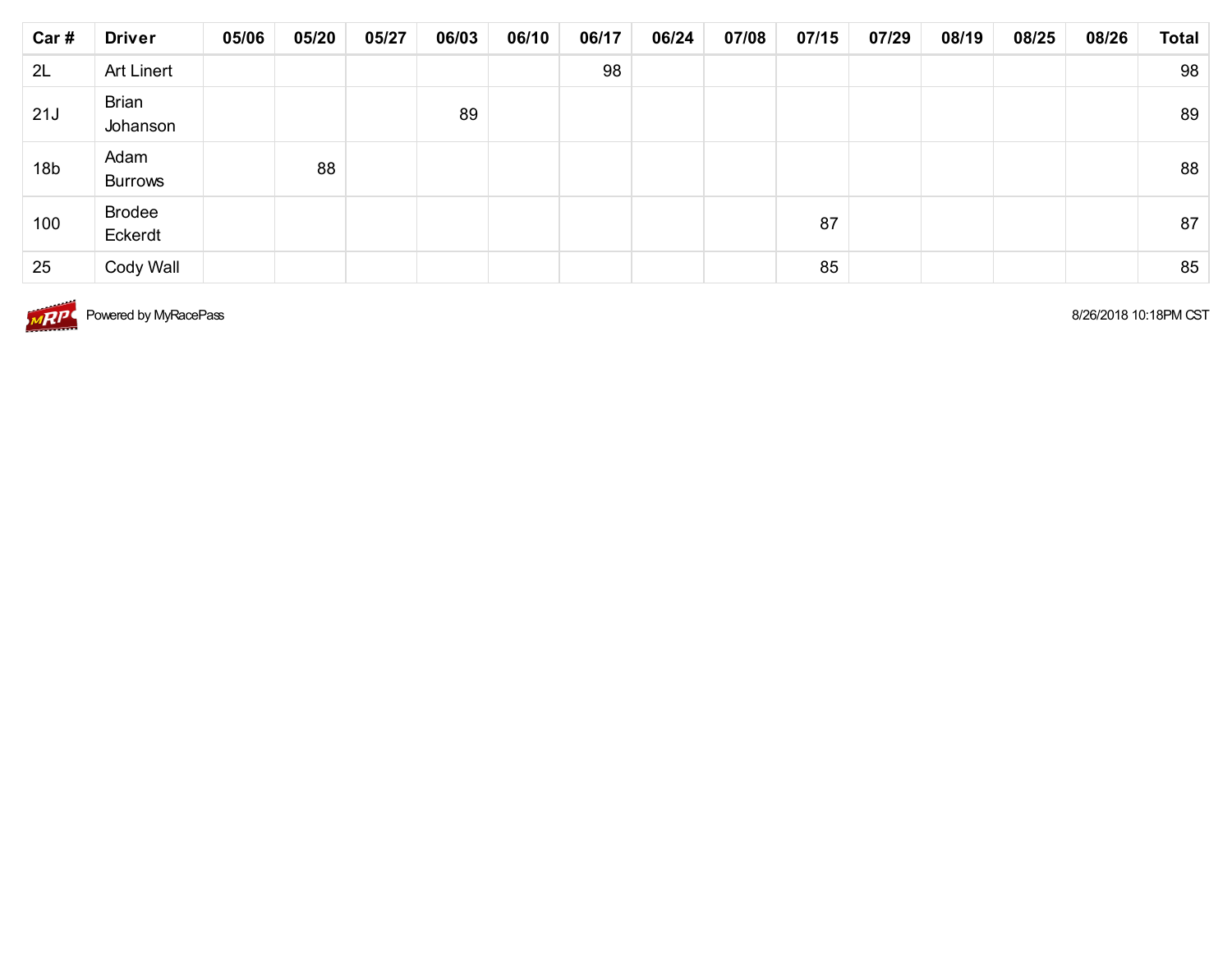#### WISSOTA Modifieds ALH Motor Speedway Schedule

| Car#         | <b>Driver</b>          | 05/06 | 05/20 | 06/03 | 06/10 | 06/17 | 06/24 | 07/08 | 07/15 | 07/29 | 08/19 | 08/25 | 08/26 | <b>Total</b> |
|--------------|------------------------|-------|-------|-------|-------|-------|-------|-------|-------|-------|-------|-------|-------|--------------|
| <b>10w</b>   | Ward Imrie             | 97    | 111   | 111   | 110   | 98    | 111   | 101   | 111   | 110   | 81    | 111   | 111   | 1263         |
| $5G$         | Scott<br>Greer         | 110   | 102   | 102   | 101   | 102   | 106   | 105   | 98    | 105   | 102   | 98    | 92    | 1223         |
| 36           | Ryan<br>Cousins        | 88    | 106   | 98    | 97    | 92    | 98    | 110   | 95    | 97    | 95    | 92    | 89    | 1157         |
| 39           | Shawn<br>Teunis        | 91    | 89    | 106   | 94    | 106   | 102   | 94    | 106   |       | 92    | 89    | 95    | 1064         |
| 92           | Justin<br><b>Bronk</b> |       | 92    | 92    | 105   | 83    | 85    | 97    | 89    |       | 89    |       | 98    | 830          |
| $\mathbf{1}$ | Jeff<br>Pritchard      | 94    | 85    | 95    | 91    | 81    |       |       | 85    |       | 79    | 81    | 79    | 770          |
| 22           | Chad Allen             | 86    | 83    | 83    |       | 79    | 87    |       | 79    |       | 83    | 79    | 77    | 736          |
| 12           | Tony<br>Caissie        |       |       | 89    |       | 85    | 95    |       | 83    |       | 106   | 95    | 102   | 655          |
| $9\,$        | Lee<br>McRae           | 105   | 87    |       |       | 89    | 83    | 91    |       | 101   | 77    |       |       | 633          |
| 48           | Jerome<br>Guyot        |       | 98    |       |       | 111   |       |       | 102   |       | 111   | 102   | 106   | 630          |
| 27           | Chris<br>Unrau         |       |       |       | 86    |       | 56    |       | 87    |       | 87    | 85    | 85    | 486          |
| $\bf 8$      | Al<br>Giesbrecht       |       |       |       | 88    |       | 89    |       | 81    |       |       | 87    | 83    | 428          |
| 25RIP        | James<br>Wall          |       |       |       |       |       |       |       | 92    | 94    | 98    | 106   |       | 390          |
| 31           | Eric<br>Klassen        |       |       |       |       |       |       |       |       |       | 85    | 83    | 87    | 255          |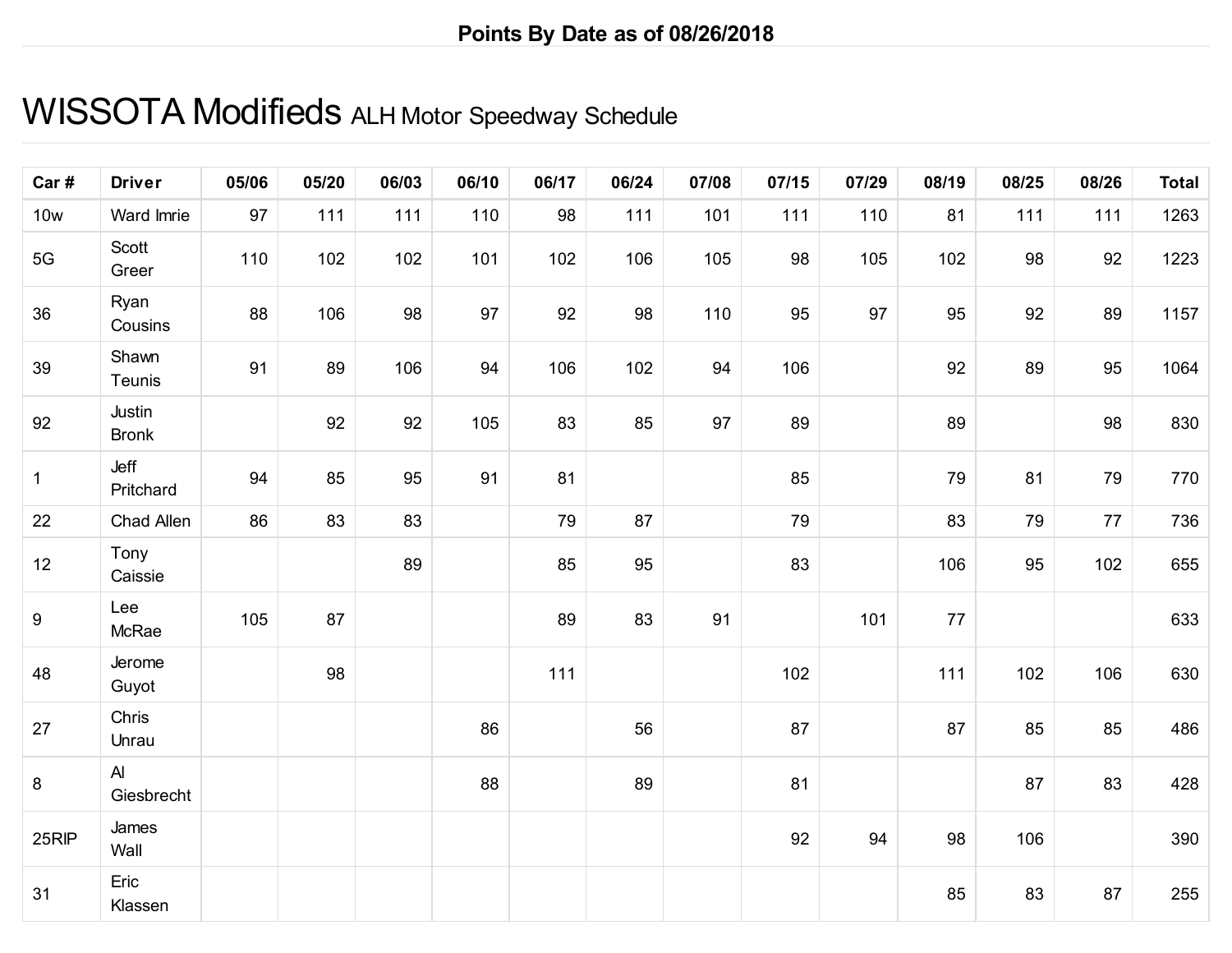| Car#  | <b>Driver</b>          | 05/06 | 05/20 | 06/03 | 06/10 | 06/17 | 06/24 | 07/08 | 07/15 | 07/29 | 08/19 | 08/25  | 08/26 | <b>Total</b> |
|-------|------------------------|-------|-------|-------|-------|-------|-------|-------|-------|-------|-------|--------|-------|--------------|
| 29K   | Ryan<br>Kereluk        | 84    | 95    |       |       |       |       |       |       |       |       |        |       | 179          |
| 73p   | Rene<br>Poluyko        |       |       |       |       |       | 92    |       |       |       |       | $77\,$ |       | 169          |
| 71    | Dustin<br>Strand       | 101   |       |       |       |       |       |       |       |       |       |        |       | 101          |
| 1r    | <b>Rick</b><br>Delaine |       |       |       |       | 95    |       |       |       |       |       |        |       | 95           |
| 81    | Jordan<br>Duray        |       |       | 87    |       |       |       |       |       |       |       |        |       | 87           |
| 77r   | Ryan<br>Schroeder      |       |       |       |       | 87    |       |       |       |       |       |        |       | 87           |
| 33    | Murray<br>Temple       |       |       | 85    |       |       |       |       |       |       |       |        |       | 85           |
| 25RIP | Cody Wall              |       |       |       |       |       |       |       |       |       |       |        | 81    | 81           |



8/26/2018 10:18PM CST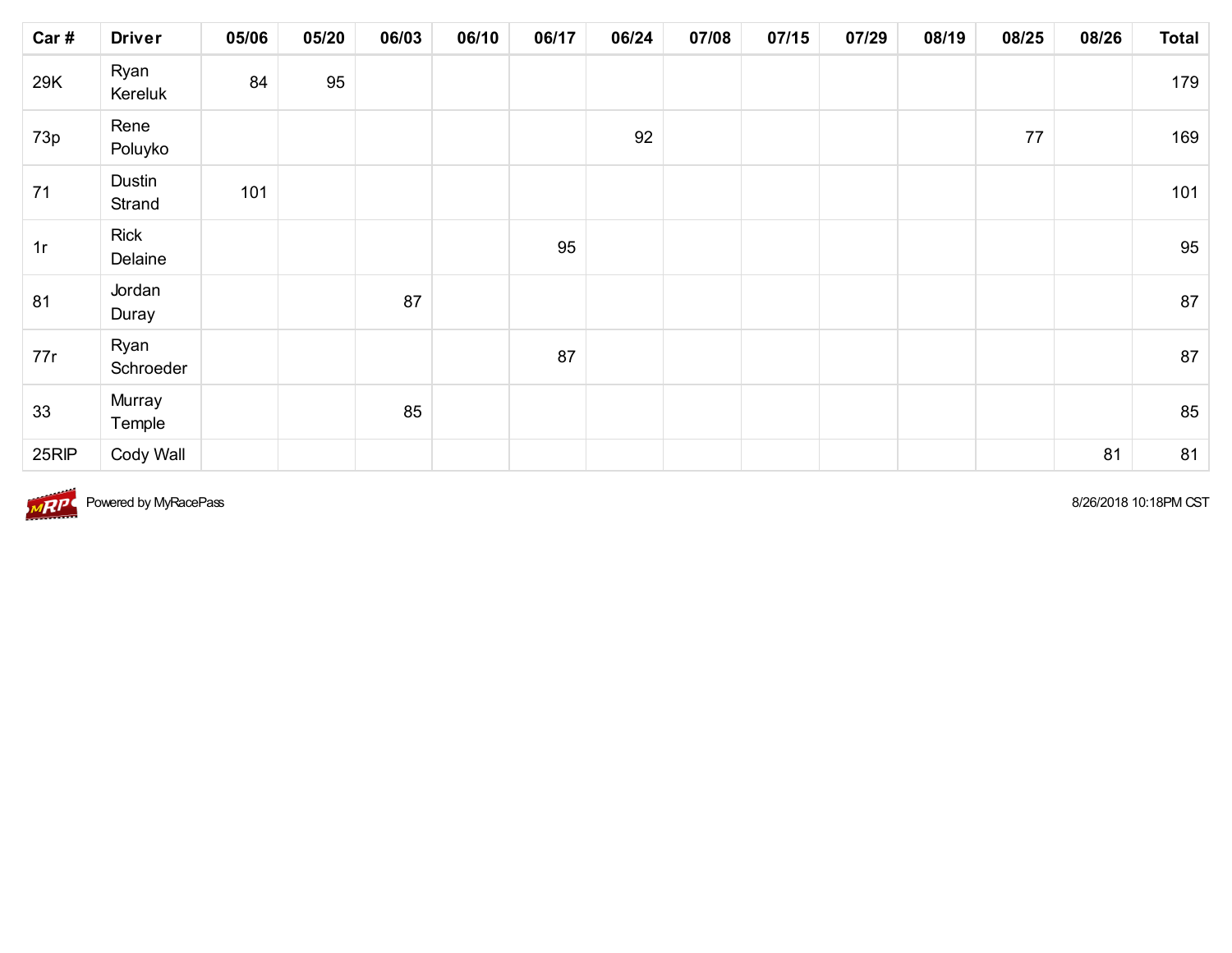#### Pure Stocks ALH Motor Speedway Schedule

| Car#           | <b>Driver</b>           | 05/06 | 05/20 | 05/27 | 06/03 | 06/10 | 06/17 | 06/24 | 07/08 | 07/15 | 07/29 | 08/19 | 08/25 | 08/26 | <b>Total</b> |
|----------------|-------------------------|-------|-------|-------|-------|-------|-------|-------|-------|-------|-------|-------|-------|-------|--------------|
| 06             | Kevin Smith             | 53    | 56    | 55    | 55    | 55    | 56    | 56    | 54    | 56    | 53    | 56    | 55    |       | 660          |
| 30K            | <b>Brian Bellew</b>     | 46    | 50    | 49    | 51    | 54    | 47    | 47    | 49    | 50    | 49    | 43    | 42    | 46    | 623          |
| 7g             | <b>Jeff Gillies</b>     | 46    | 41    | 46    | 40    | 53    | 49    | 48    | 49    | 50    | 47    | 51    | 50    | 41    | 611          |
| 7b             | Bailey<br>Cousins       | 38    | 50    | 53    | 41    | 18    | 41    | 48    | 56    | 53    | 51    | 53    | 54    | 51    | 607          |
| $\overline{7}$ | Jimmy<br>Klassen        | 46    | 46    | 40    | 40    | 47    | 38    | 39    | 37    | 47    | 42    | 47    | 46    | 44    | 559          |
| 15             | Danielle<br>Korne       | 50    | 48    | 48    | 47    | 45    | 43    | 48    | 49    | 19    | 40    | 40    | 38    | 41    | 556          |
| 8              | <b>Tyler Fehr</b>       | 45    | 43    | 43    | 44    | 46    | 35    | 39    |       | 46    | 45    | 46    | 44    | 45    | 521          |
| 13             | Jamie Smith             | 52    | 54    |       | 52    |       | 50    | 49    | 47    |       | 52    |       | 52    | 52    | 460          |
| 95             | Al Unger                | 43    |       | 49    | 44    |       | 43    | 43    | 39    | 44    | 44    | 17    | 43    | 43    | 452          |
| 445            | Marv<br>Klaassen        | 42    | 45    |       |       | 50    | 43    |       | 49    |       | 42    | 47    | 46    | 43    | 407          |
| 46             | Cory<br>Popplestone     |       | 49    | 44    |       |       |       | 42    | 36    |       | 55    | 44    | 40    | 49    | 359          |
| 71             | Dean Miljure            |       |       | 45    | 45    | 50    | 42    | 44    | 41    |       | 42    |       |       |       | 309          |
| 16             | Pat Smith               | 45    |       |       |       |       |       |       | 39    | 53    | 53    |       | 54    | 54    | 298          |
| 66K            | <b>Brian</b><br>Kentner | 54    |       | 54    | 50    |       | 51    |       | 45    |       |       |       |       |       | 254          |
| 9              | Les McRae               |       |       |       |       |       |       | 50    |       |       |       | 53    | 50    | 40    | 193          |
| 38             | Shayne<br>Hildebrand    |       |       |       |       |       |       |       |       |       | 37    | 39    | 39    | 40    | 155          |
| 08             | Raymond<br>Smith        |       | 44    |       |       |       |       |       | 51    |       |       |       | 52    |       | 147          |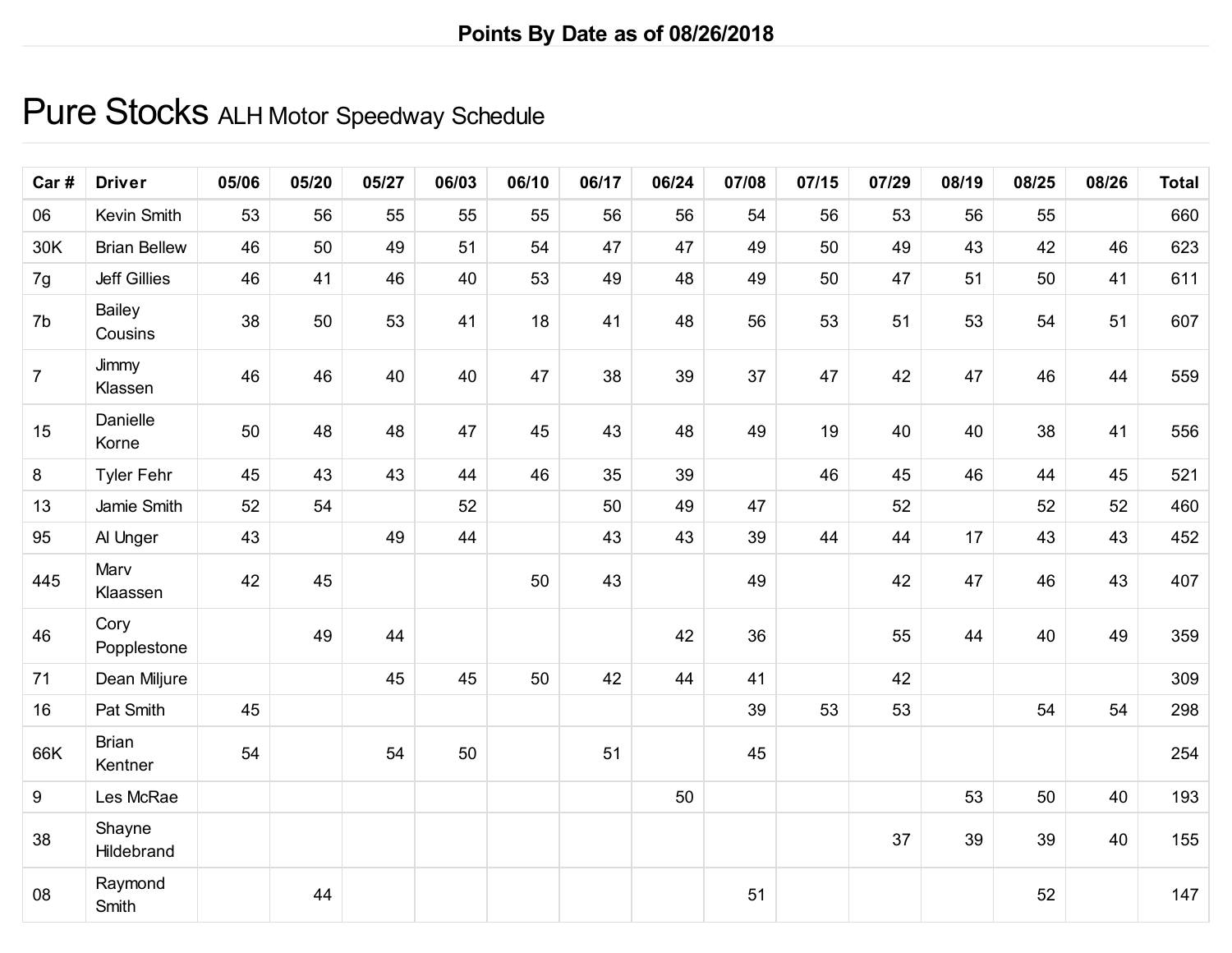| Car #           | <b>Driver</b>       | 05/06 | 05/20 | 05/27 | 06/03 | 06/10 | 06/17 | 06/24 | 07/08 | 07/15 | 07/29 | 08/19 | 08/25 | 08/26 | <b>Total</b> |
|-----------------|---------------------|-------|-------|-------|-------|-------|-------|-------|-------|-------|-------|-------|-------|-------|--------------|
| 56              | Gary<br>Feeleus     |       |       |       |       |       | 50    | 48    | 46    |       |       |       |       |       | 144          |
| 66              | Devon<br>Gable      |       |       |       |       |       |       |       |       |       |       | 44    |       | 51    | 95           |
| 16J             | MiKara<br>Johanson  |       |       |       | 40    |       | 38    |       |       |       |       |       |       |       | 78           |
| 88              | Edward<br>Marquart  | 37    |       |       |       |       |       |       |       |       | 39    |       |       |       | 76           |
| $5\phantom{.0}$ | David<br>Harms      |       |       |       | 15    |       |       |       |       | 43    |       |       |       |       | 58           |
| 08S             | Cody Smith          |       |       |       | 53    |       |       |       |       |       |       |       |       |       | 53           |
| 46c             | Michael<br>Copp     |       |       |       |       |       |       |       |       |       |       |       |       | 51    | 51           |
| 06S             | Ben Epp             |       |       |       |       |       | 46    |       |       |       |       |       |       |       | 46           |
| 42L             | <b>Larry Niebel</b> |       |       |       |       |       |       |       | 45    |       |       |       |       |       | 45           |
| 27              | Mike<br>Fleming     |       |       |       |       |       |       |       | 44    |       |       |       |       |       | 44           |
| $6\phantom{.}6$ | Nathan<br>Klaassen  | 41    |       |       |       |       |       |       |       |       |       |       |       |       | 41           |
| 2JR             | George<br>Darling   |       |       |       |       |       |       | 37    |       |       |       |       |       |       | 37           |
| $00\,$          | Jeremy<br>Bezan     |       |       |       |       |       |       |       | 18    |       |       |       |       |       | 18           |
| 911             | Don<br>McDougall    |       |       |       |       |       |       |       |       |       |       |       | 18    |       | 18           |
| 66              | Anita Bellew        |       |       |       |       |       |       |       |       |       |       |       | 17    |       | 17           |

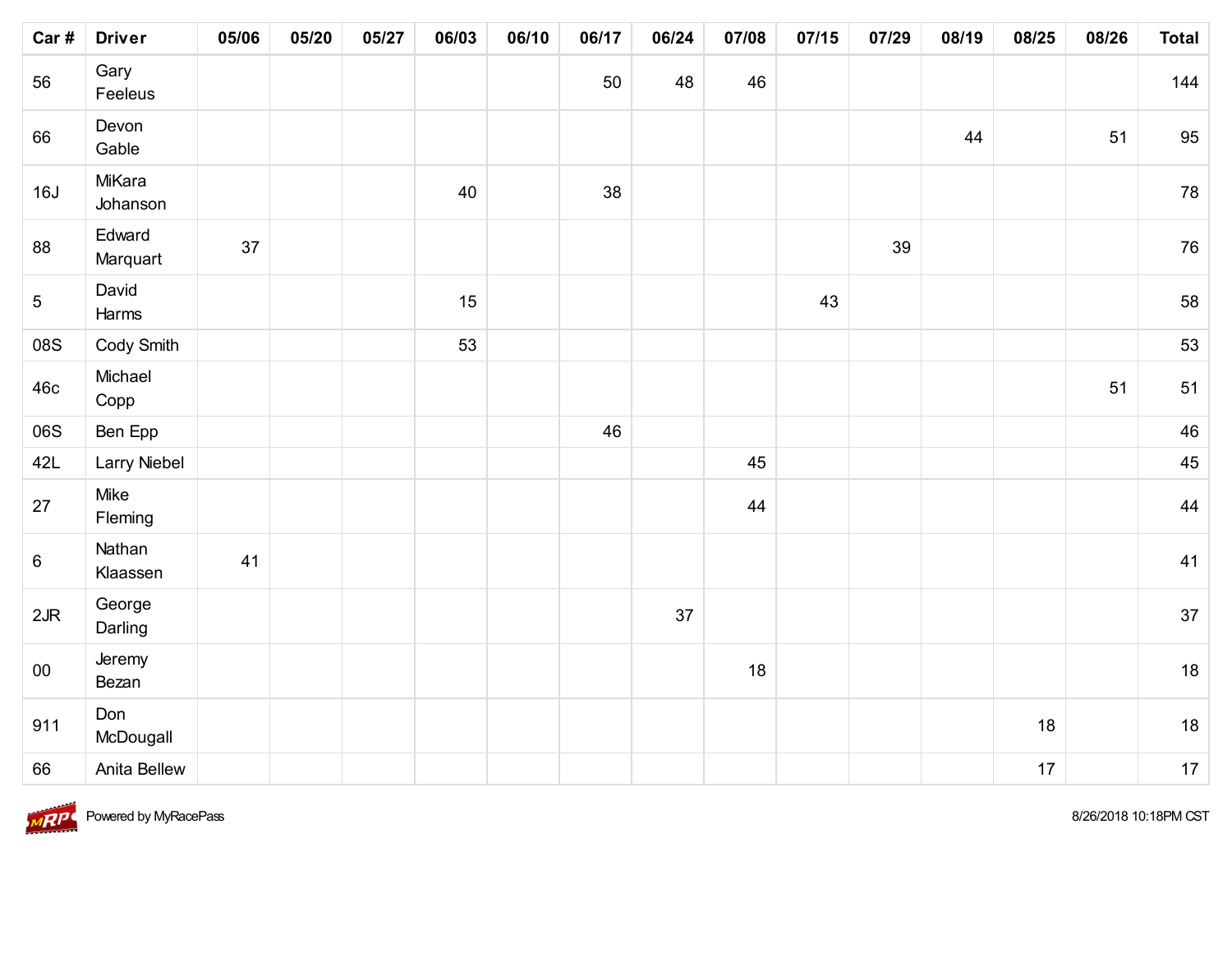### WISSOTA Midwest Modifieds ALH Motor Speedway Schedule

| Car#            | <b>Driver</b>                | 05/06 | 05/20 | 05/27 | 06/03 | 06/10 | 06/17 | 06/24 | 07/08 | 07/15 | 07/29 | 08/19 | 08/25 | 08/26 | <b>Total</b> |
|-----------------|------------------------------|-------|-------|-------|-------|-------|-------|-------|-------|-------|-------|-------|-------|-------|--------------|
| 44              | Austin<br>Hunter             | 98    | 102   | 85    | 107   | 111   | 103   | 103   | 95    | 111   | 111   | 111   | 112   | 90    | 1339         |
| 99W             | <b>Brandon</b><br>Wieler     | 56    | 92    | 111   | 96    | 98    | 96    | 99    | 102   | 106   | 98    | 95    | 90    | 96    | 1235         |
| 25              | Cody Wall                    | 102   | 95    | 106   | 88    | 106   | 99    | 86    | 87    | 102   | 106   | 85    | 78    | 86    | 1226         |
| 18              | Gary Unrau                   | 95    | 87    | 95    | 72    | 87    | 78    | 82    | 89    | 83    | 95    | 73    | 107   | 78    | 1121         |
| 59              | Derek<br>Unrau               | 85    | 81    | 87    | 82    | 89    | 72    | 76    | 98    | 85    | 81    | 79    | 70    | 72    | 1057         |
| 95              | <b>Ted Doell</b>             | 89    | 111   | 56    | 80    | 95    | 93    | 57    |       | 98    | 87    | 92    | 96    | 74    | 1028         |
| 33A             | Austin<br>Overwater          | 87    | 89    | 83    | 90    | 83    | 82    | 96    | 85    | 87    | 83    | 98    | 57    |       | 1020         |
| 55              | Murray<br>Kozie              |       |       | 92    | 78    | 102   | 76    | 88    | 83    | 92    | 89    | 106   | 82    | 80    | 968          |
| <b>18T</b>      | Tim Wiebe                    | 56    | 79    | 89    | 66    | 85    | 74    | 74    |       | 89    | 79    | 75    | 72    | 64    | 902          |
| 16              | <b>Brenden</b><br>Luschinski | 92    |       | 102   | 103   | 92    | 86    |       |       |       | 102   | 102   | 64    | 99    | 842          |
| 17              | Lance<br>Schill              | 111   | 106   | 98    | 112   | 79    | 68    | 107   |       |       |       |       |       |       | 681          |
| 4 <sub>b</sub>  | <b>Brandon</b><br>Rehill     | 83    |       |       | 84    |       | 107   | 93    |       |       |       | 89    | 93    | 61    | 610          |
| 24              | Victoria<br>Stutsky          | 106   |       |       | 86    |       |       |       |       | 95    | 92    |       | 84    | 76    | 539          |
| 10 <sub>c</sub> | Cole<br>Haugland             |       | 98    |       | 99    |       | 88    |       | 106   |       |       |       |       |       | 391          |
| 3               | Adam<br>Unrau                |       |       |       | 76    |       | 84    | 78    |       |       |       | 83    | 57    |       | 378          |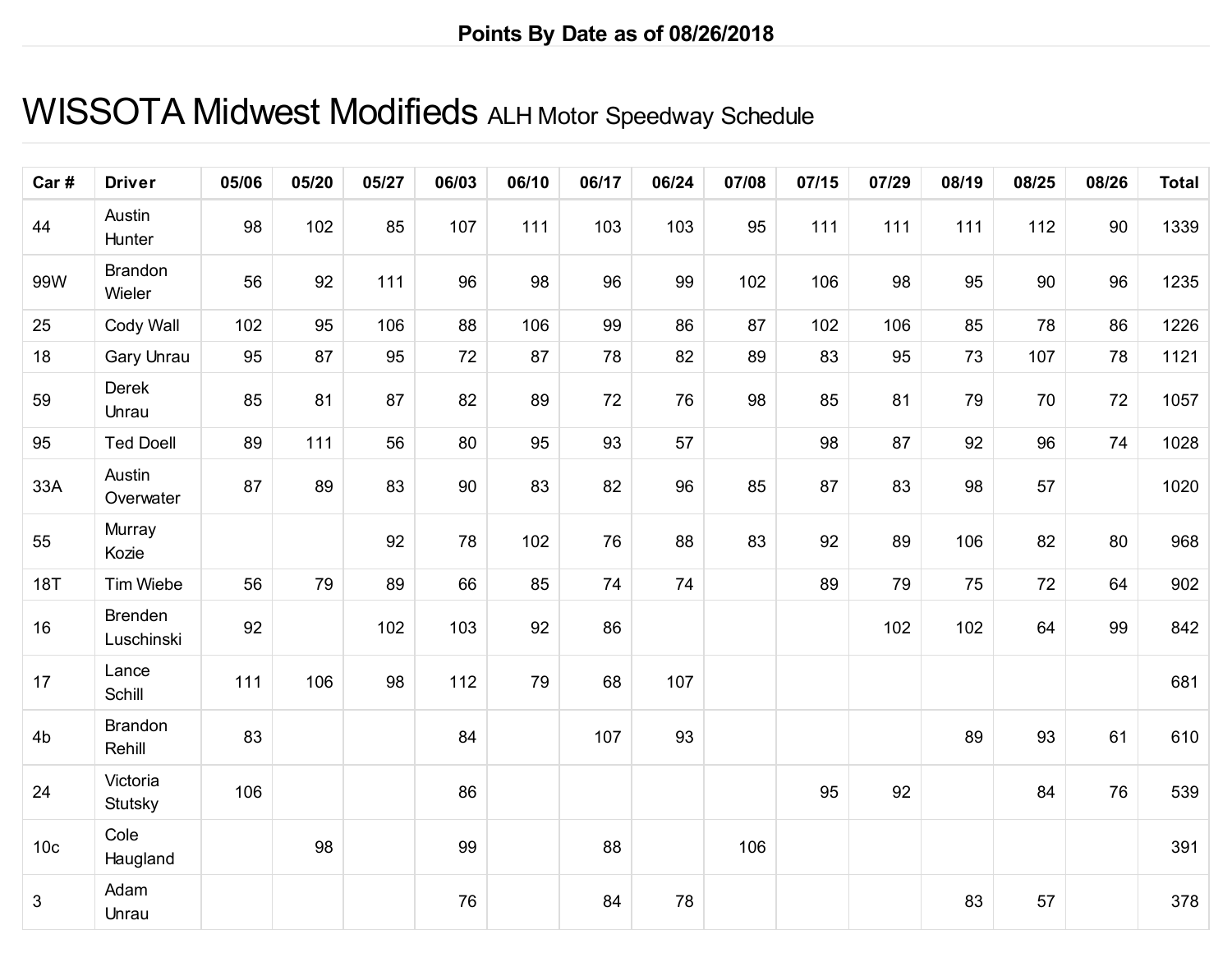| Car#            | <b>Driver</b>          | 05/06 | 05/20 | 05/27 | 06/03 | 06/10 | 06/17 | 06/24 | 07/08 | 07/15 | 07/29 | 08/19  | 08/25 | 08/26 | <b>Total</b> |
|-----------------|------------------------|-------|-------|-------|-------|-------|-------|-------|-------|-------|-------|--------|-------|-------|--------------|
| 1S              | <b>Scott Bintz</b>     |       |       |       |       |       | 112   | 90    |       |       |       | 87     |       |       | 289          |
| 69              | Stoney<br>Kruk         |       |       |       | 93    |       |       |       |       |       |       |        | 99    | 93    | 285          |
| 40              | Patrick<br>Sobolik     |       | 85    |       |       |       |       | 112   |       |       |       | 81     |       |       | 278          |
| E <sub>3</sub>  | Ethan<br>Friesen       |       | 83    |       |       |       |       |       | 92    | 81    |       |        |       |       | 256          |
| 4H              | <b>Grant Hall</b>      |       |       |       |       |       |       |       |       |       | 85    |        |       | 112   | 197          |
| 36              | Bailey<br>Cousins      |       |       |       |       |       |       |       |       |       |       |        | 86    | 107   | 193          |
| 88              | Paul Veert             |       |       |       |       |       |       |       |       |       |       |        | 103   | 84    | 187          |
| 32              | Eric<br>Haugland       |       |       |       |       |       | 70    |       | 111   |       |       |        |       |       | 181          |
| $5\phantom{.0}$ | Aaron<br>Blacklance    |       |       |       |       |       |       |       |       |       |       | $77\,$ |       | 103   | 180          |
| 20              | <b>Nick</b><br>Audette |       |       |       |       |       |       |       |       |       |       |        | 88    | 88    | 176          |
| 20              | Aaron<br>Restad        |       |       |       |       |       |       |       |       |       |       |        | 80    | 68    | 148          |
| 44X             | Devon<br>Gordon        |       |       |       |       |       |       |       |       |       |       |        | 74    | 70    | 144          |
| 88X             | Brendan<br>Veert       |       |       |       |       |       |       |       |       |       |       |        | 76    | 63    | 139          |
| <b>10T</b>      | Tom<br>Morriseau       |       |       |       |       |       |       |       |       |       |       |        | 66    | 66    | 132          |
| 66              | Justin<br>Krause       |       |       |       |       |       |       |       |       |       |       |        | 68    | 57    | 125          |
| 7c              | Curtis<br>Giesbrecht   |       |       |       |       |       |       |       |       | 56    |       |        |       | 62    | 118          |
| 17C             | Christopher<br>Leek    |       |       |       |       |       | 90    |       |       |       |       |        |       |       | 90           |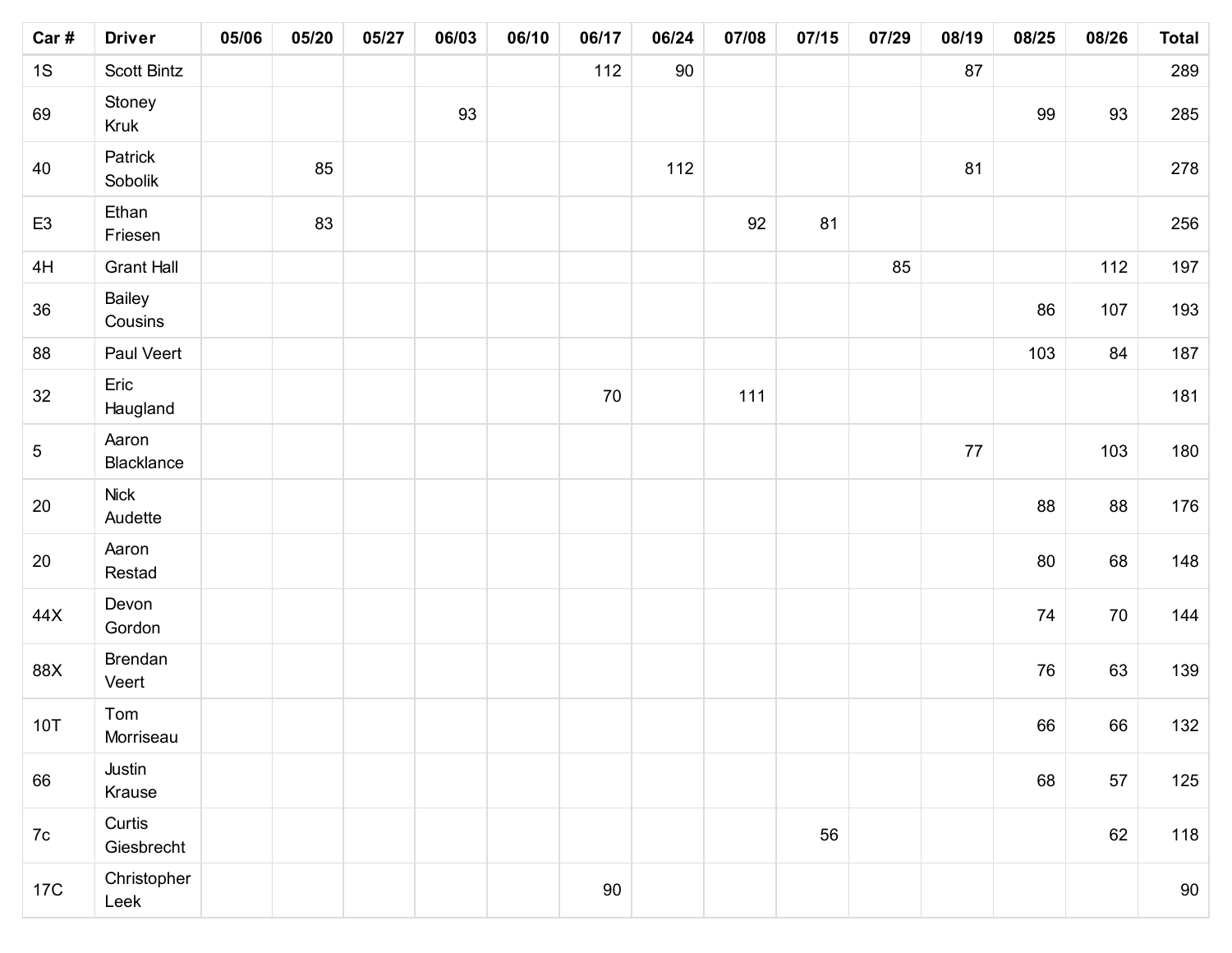| Car#         | <b>Driver</b>       | 05/06 | 05/20 | 05/27 | 06/03 | 06/10 | 06/17 | 06/24 | 07/08 | 07/15 | 07/29 | 08/19 | 08/25 | 08/26 | <b>Total</b> |
|--------------|---------------------|-------|-------|-------|-------|-------|-------|-------|-------|-------|-------|-------|-------|-------|--------------|
| 16           | Randy<br>Thompson   |       |       |       |       |       |       | 84    |       |       |       |       |       |       | 84           |
| $\mathbf{3}$ | Jason<br>Somack     |       |       |       |       |       |       |       |       |       |       |       |       | 82    | 82           |
| 13           | Alex<br>Johnson     |       |       |       |       | 81    |       |       |       |       |       |       |       |       | 81           |
| 11x          | Tanner<br>Armstrong |       |       |       |       |       | 80    |       |       |       |       |       |       |       | 80           |
| 25RIP        | James Wall          |       |       |       |       |       |       | 80    |       |       |       |       |       |       | 80           |
| $00\,$       | Steve<br>Hougard    |       |       |       | 74    |       |       |       |       |       |       |       |       |       | 74           |
| 14           | <b>Edward Bell</b>  |       |       |       | 70    |       |       |       |       |       |       |       |       |       | 70           |
| 8            | Shawn Roy           |       |       |       | 68    |       |       |       |       |       |       |       |       |       | 68           |
| 36           | Ryan<br>Cousins     |       |       |       |       |       |       |       |       |       | 56    |       |       |       | 56           |



**Powered by MyRacePass 8/26/2018 10:18PM CST** 8/26/2018 10:18PM CST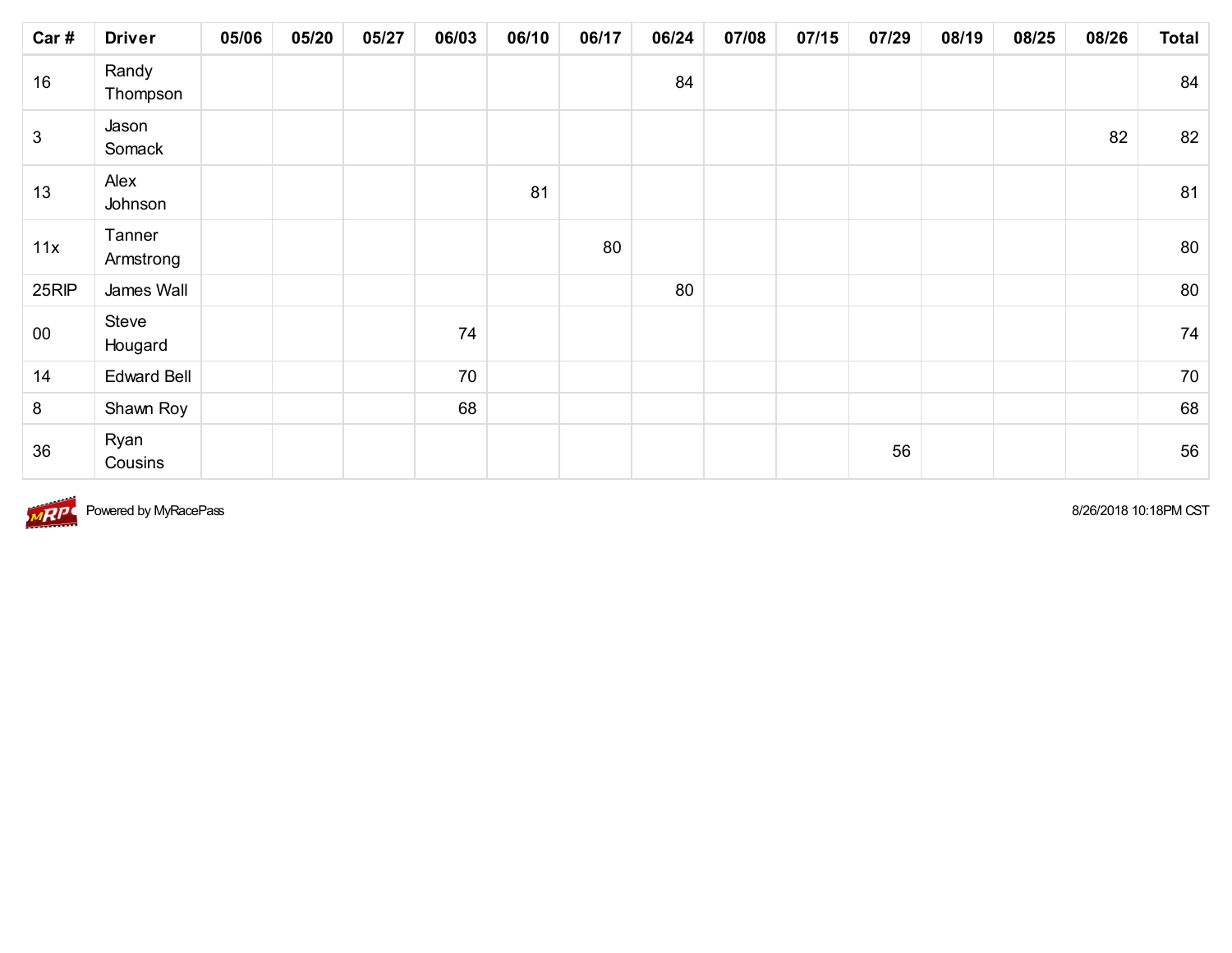# 4 Cylinder ALH Motor Speedway Schedule

| Car# | <b>Driver</b>           | 05/06 | 05/20 | 05/27 | 06/03 | 06/10 | 06/17 | 06/24 | 07/08 | 07/15 | 07/29 | 08/19 | 08/25 | 08/26 | <b>Total</b> |
|------|-------------------------|-------|-------|-------|-------|-------|-------|-------|-------|-------|-------|-------|-------|-------|--------------|
| 23   | Denis<br>Seguin         | 52    | 53    | 51    | 55    | 49    | 51    | 49    | 50    | 52    | 53    | 52    | 49    | 42    | 658          |
| 99   | Ryan<br>Higgins         | 19    | 19    | 54    | 50    |       |       | 49    | 55    | 52    | 54    | 52    | 49    | 45    | 606          |
| 77   | Madison<br><b>Brown</b> | 46    | 49    | 47    | 48    | 45    |       | 51    | 52    | 48    | 48    | 45    | 38    |       | 517          |
| 4s   | Shane<br>Rehill         | 49    | 51    | 48    |       | 51    | 48    |       |       | 53    |       | 46    | 44    | 49    | 439          |
| 25   | Alexander<br>Farr       |       | 44    | 47    | 45    | 51    | 51    | 55    |       |       |       |       | 56    | 56    | 405          |
| 30A  | Anita<br>Bellew         |       | 44    |       | 42    | 45    | 42    | 47    |       |       |       | 42    |       | 39    | 345          |
| 55   | Jeremy<br>Wall          |       |       |       | 47    |       | 47    |       |       |       |       | 52    | 45    | 47    | 238          |
| 12   | Zach<br>Demers          | 50    |       |       | 50    |       | 44    |       |       |       | 50    |       |       |       | 194          |
| 71   | Dean<br>Miljure         |       |       |       |       |       |       |       |       |       |       | 48    | 52    | 51    | 151          |
| 47   | Joshua<br>Peters        |       | 49    | 46    |       |       |       |       |       |       |       |       |       |       | 95           |
| 44   | Chris<br>Audette        |       |       |       |       |       |       |       |       |       |       |       | 41    | 42    | 83           |
| 337  | Lee Moir                |       |       |       |       |       |       |       |       |       |       |       | 38    | 45    | 83           |
| 44i  | lan<br>Cabernel         | 50    |       |       |       |       |       |       |       |       |       |       |       |       | 50           |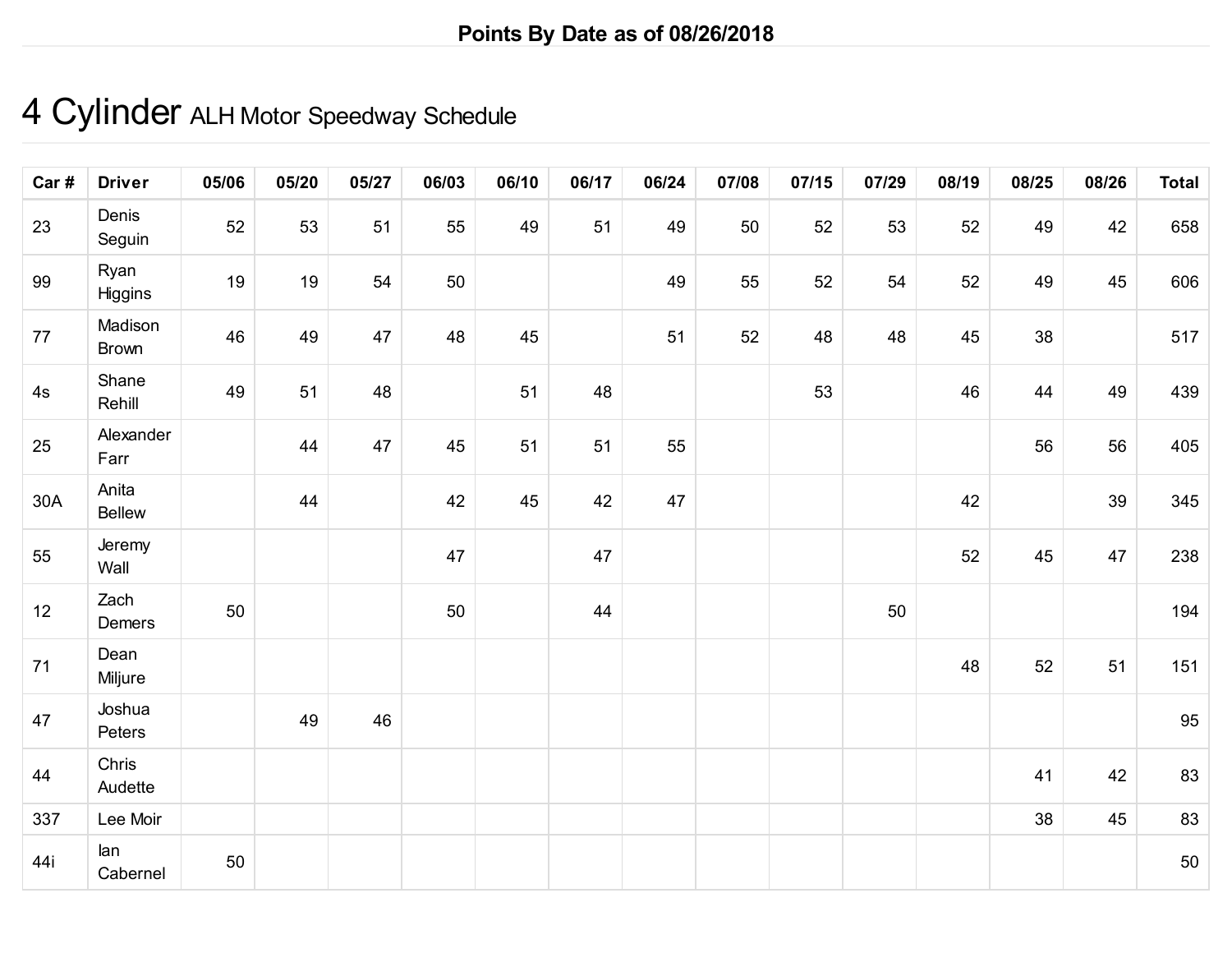| Car # | <b>Driver</b>            | 05/06 | 05/20 | 05/27 | 06/03 | 06/10 | 06/17 | 06/24 | 07/08 | 07/15 | 07/29 | 08/19 | 08/25 | 08/26 | <b>Total</b>   |
|-------|--------------------------|-------|-------|-------|-------|-------|-------|-------|-------|-------|-------|-------|-------|-------|----------------|
| 69    | <b>Nick</b><br>Krause    |       |       |       |       |       |       |       |       |       |       |       | 47    |       | 47             |
| 69    | Nicholas<br>Krause       |       |       |       |       |       |       |       |       |       |       |       |       | 46    | 46             |
| 30aj  | John<br><b>Bellew</b>    |       |       | 44    |       |       |       |       |       |       |       |       | 40    |       | 40             |
| 25B   | <b>Brandon</b><br>Rehill |       |       |       |       | 54    | 54    |       |       |       |       |       |       |       | $\overline{0}$ |



**MPP** Powered by MyRacePass 8/26/2018 10:18PM CST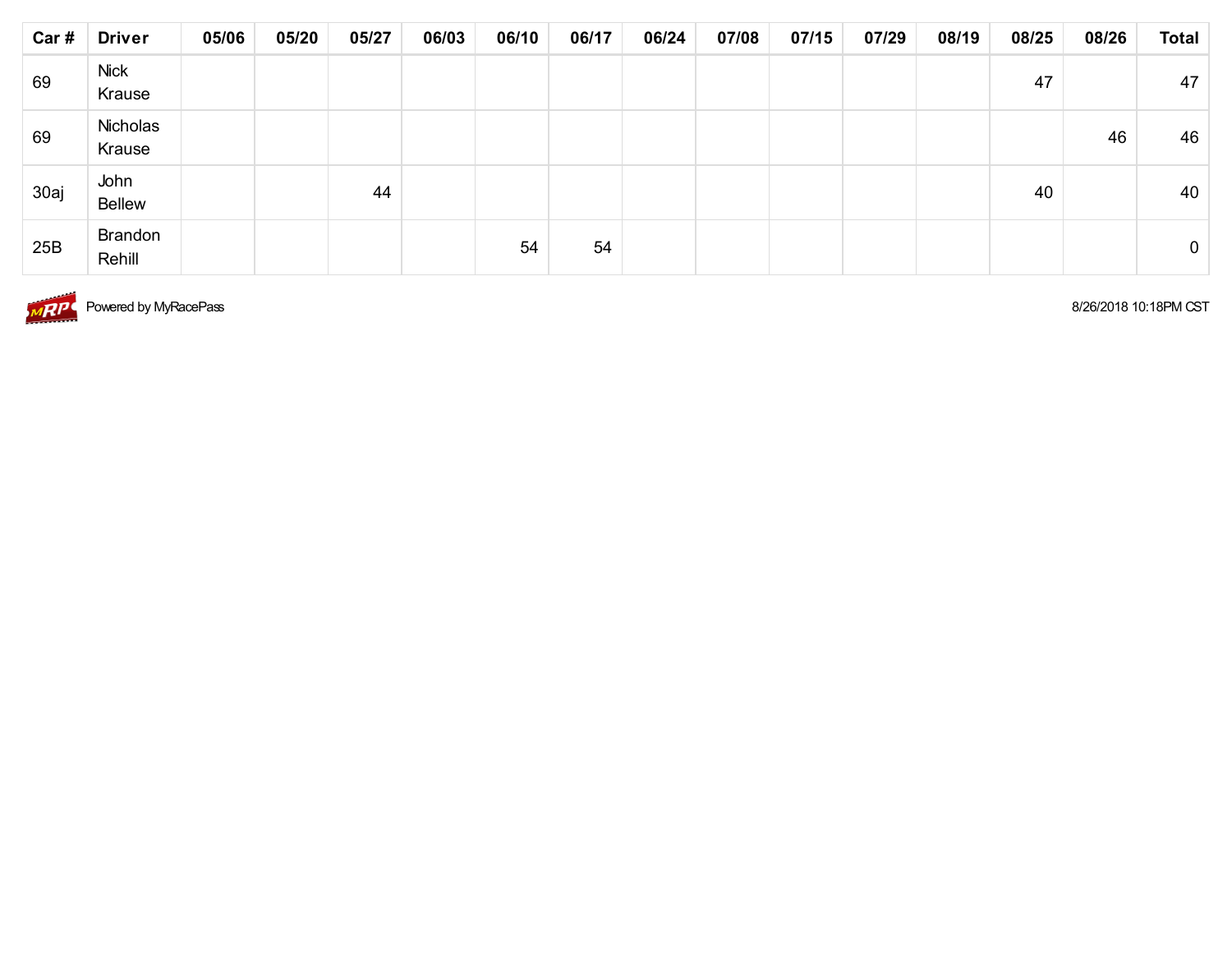### Slingshots ALH Motor Speedway Schedule

| Car#           | <b>Driver</b>            | 05/06 | 05/20 | 05/27 | 06/03 | 06/10 | 06/17 | 06/24 | 07/08 | 07/15 | 07/29 | 08/19 | 08/25 | 08/26 | <b>Total</b> |
|----------------|--------------------------|-------|-------|-------|-------|-------|-------|-------|-------|-------|-------|-------|-------|-------|--------------|
| 22             | Keenan<br>Glasser        | 53    | 55    | 53    | 53    | 54    | 51    | 54    | 49    | 52    | 50    | 49    | 51    | 54    | 678          |
| $\, 8$         | Tyler<br>Doell           | 52    | 50    | 46    | 53    | 56    | 50    | 50    | 50    | 52    | 55    | 54    | 54    | 53    | 675          |
| 15             | Edna<br>Zacharias        | 47    | 52    | 54    | 51    | 52    | 48    | 48    | 49    | 45    | 52    | 51    | 43    | 49    | 641          |
| 36             | <b>Brooke</b><br>Cousins | 43    | 42    | 39    | 44    | 49    | 46    | 44    | 44    | 48    | 48    | 47    | 45    | 46    | 585          |
| 9              | Cyrus<br>Falk            | 44    | 41    | 44    | 45    | 46    | 44    | 41    | 41    | 45    | 42    | 37    | 44    | 42    | 556          |
| $\overline{7}$ | Sierra<br>Staff          |       |       | 48    |       | 50    | 45    | 48    | 46    |       | 45    | 51    | 50    | 49    | 432          |
| $\overline{4}$ | Amy<br>Doell             | 49    | 44    | 38    |       | 44    | 50    | 41    | 40    |       | 40    |       | 41    | 40    | 427          |
| 14             | Rebecca<br>Stutsky       | 44    |       | 43    | 56    |       |       |       |       | 45    | 45    |       | 46    | 44    | 323          |
| 17D            | Dentyn<br>Schill         | 45    | 45    | 48    | 48    | 48    |       | 50    |       |       |       |       |       |       | 284          |
| 12             | Dexter<br>Saxon          |       |       |       |       |       | 42    | 55    | 56    | 54    |       | 53    |       |       | 260          |
| 41             | Ty Saxon                 |       |       |       |       |       | 56    | 51    | 52    | 21    |       | 51    |       |       | 231          |
| 99             | Cash<br>Saxon            |       |       |       |       |       | 54    | 44    | 40    | 46    |       | 45    |       |       | 229          |
| 50             | Ryder<br>Raynard         |       | 48    |       |       |       |       |       | 54    | 53    |       |       |       |       | 155          |